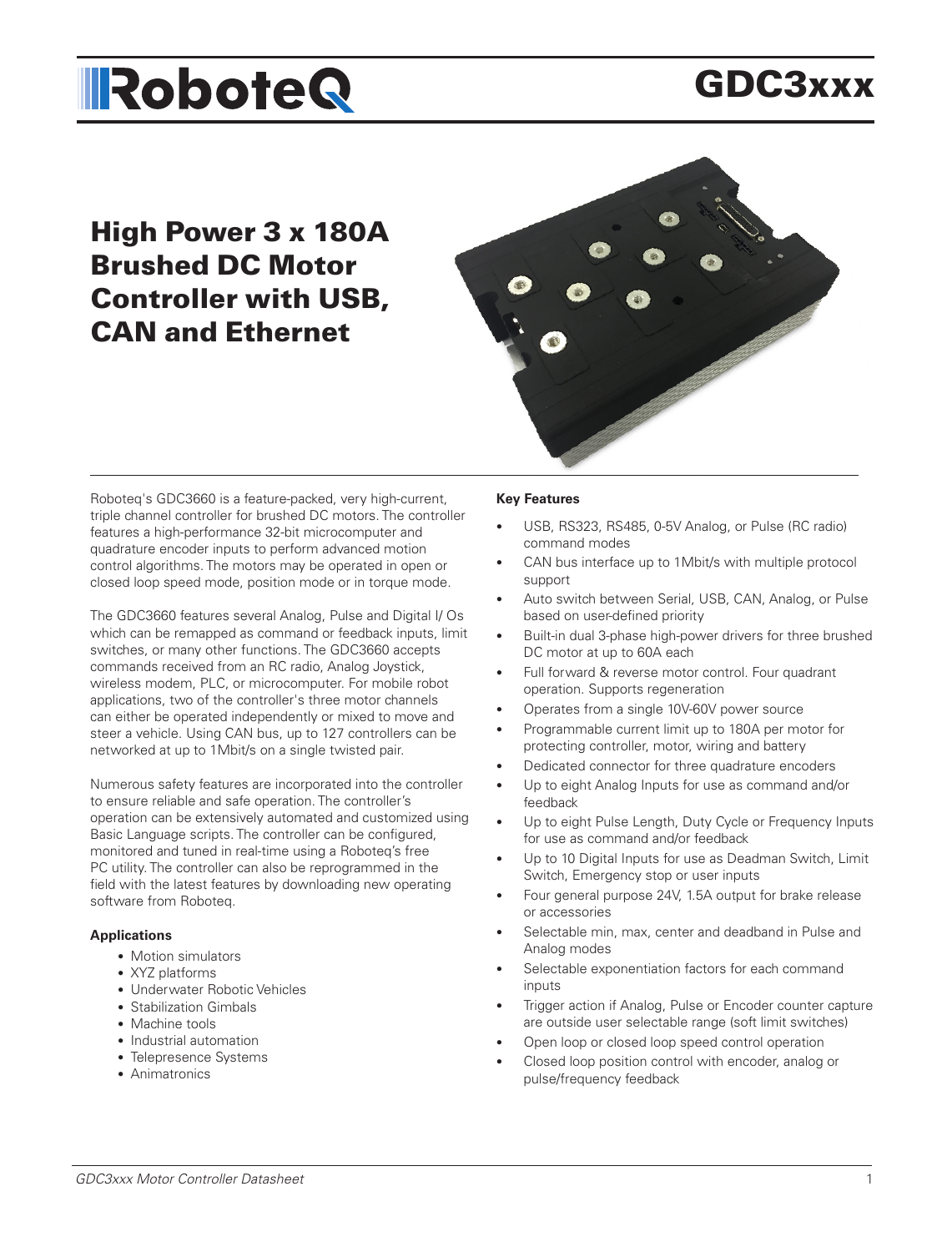

- Torque mode
- PID control loop
- Built-in Battery Voltage and Temperature sensors
- Optional backup power input for powering safely the controller if the main motor batteries are discharged
- Power Control wire for turning On or Off the controller from external microcomputer or switch
- No consumption by output stage when motors stopped
- Regulated 5V output for powering RC radio, RF Modem, sensors or microcomputer
- Separate Programmable acceleration and deceleration for each motor
- Ultra-efficient 1.2 mOhm ON resistance MOSFETs
- Selectable triggered action if Amps is outside userselected range
- Short circuit protection
- Overvoltage and Undervoltage protection
- Watchdog for automatic motor shutdown in case of command loss
- Overtemperature protection
- Diagnostic LED
- ABS plastic enclosure with heat conducting bottom plate
- Efficient heat sinking. Operates without a fan in most applications.
- Built-in conduits for liquid cooling
- Dustproof and weather resistant. IP51 NEMA rating
- Power wiring using High Current M6 screw terminals
- 210mm x 145mm x 60mm
- -40º to +85º C operating environment
- Weight: 6.5 lbs (2940g)
- Easy configuration, tuning and monitor using provided PC utility
- Field upgradeable software for installing latest features via the Internet

#### Orderable Product References

| <b>Reference</b> | <b>Number of Channels</b> | <b>Amps/Channel</b> | Volts | <b>Ethernet</b> |
|------------------|---------------------------|---------------------|-------|-----------------|
| GDC3660          |                           | 180                 | 60    | No              |
| GDC3660E         |                           | 180                 | 60    | Yes             |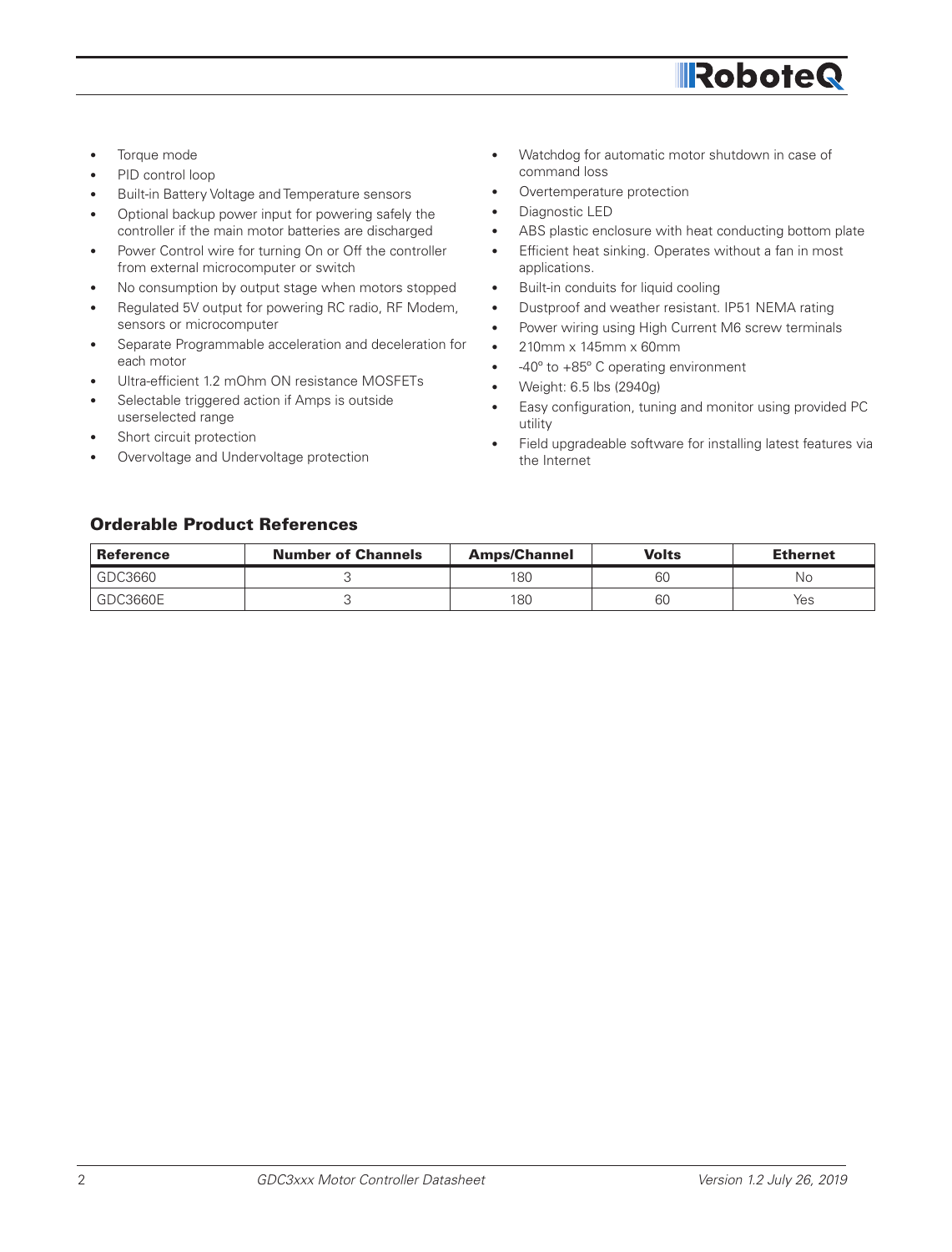

# Important Safety Disclaimer

RoboteQ

**Dangerous uncontrolled motor runaway condition can occur for a number of reasons, including, but not limited to: command or feedback wiring failure, configuration error, faulty firmware, errors in user script or user program, or controller hardware failure.** 

**The user must assume that such failures can occur and must make his/her system safe in all conditions. Roboteq will not be liable in case of damage or injury as a result of product misuse or failure.**

## Power Wires Identifications and Connection

Power connections are made by means of high amperage power terminals located at the top of the controller, as shown in Figure 1:.



The diagram in Figure 2, below, shows how to wire the controller in a three motor configuration, and how to turn power On and Off.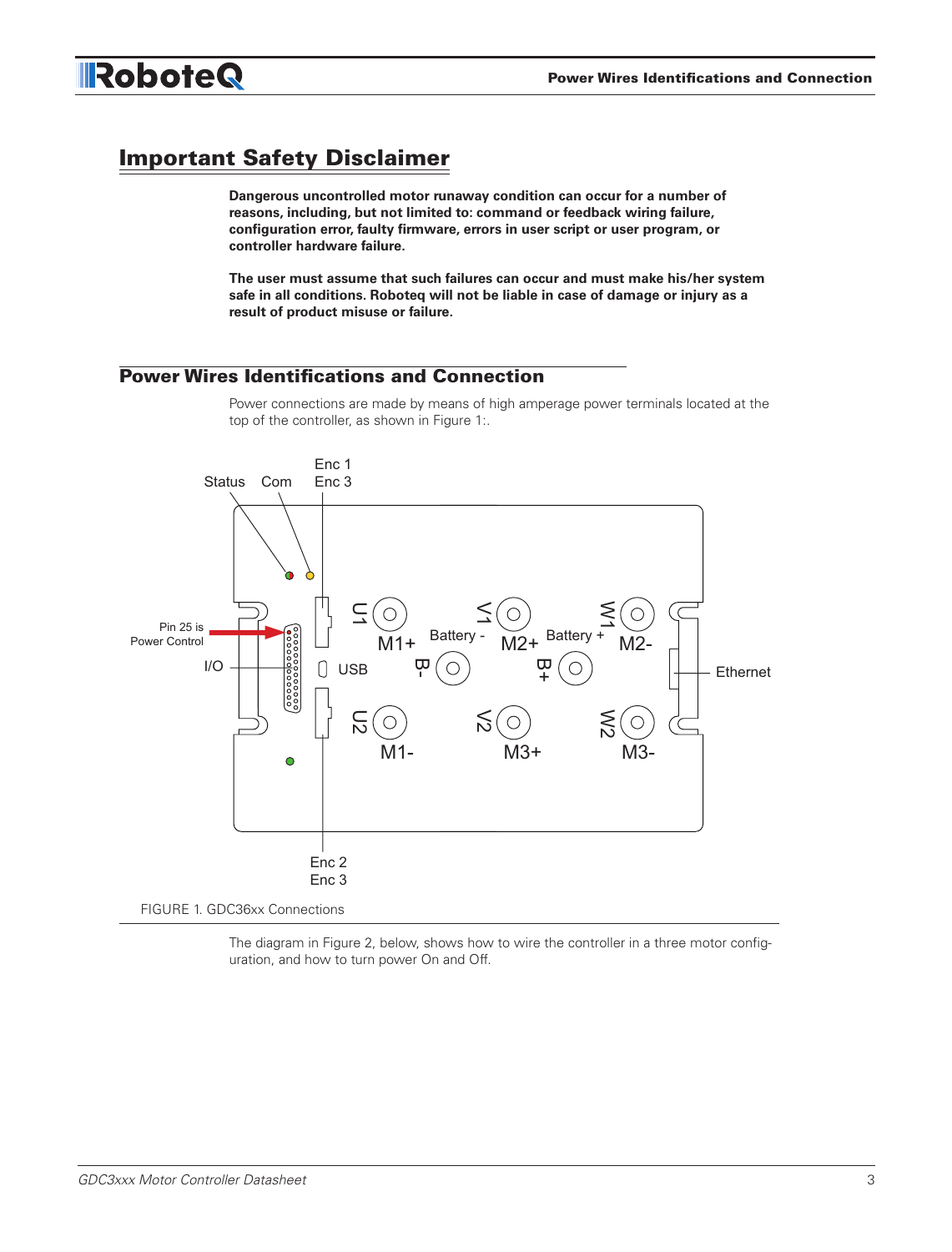

FIGURE 2. Powering the Controller. Thick lines identify MANDATORY connections

# Important Warning

**Carefully follow the wiring instructions provided in the Power Connection section of the User Manual. The information on this datasheet is only a summary.**

#### Mandatory Connections

It is imperative that the controller is connected as shown in Figure 2, above, in order to ensure a safe and trouble-free operation. All connections shown as thick black lines line are mandatory. The controller must be powered On/Off using switch SW1on the Pwr Ctrl tab. Use a suitable high-current fuse F1 as a safety measure to prevent damage to the wiring in case of major controller malfunction.

#### Emergency Switch or Contactor

The battery must be connected in permanence to the controller's VMot tabs via a high-power emergency switch or contactor SW2 as additional safety measure. The user must be able to deactivate the switch or contactor at any time, independently of the controller state.

#### Electrostatic Discharge Protection

In accordance with IEC 61000-6-4, Roboteq Motor Controllers are designed to withstand ESD up to 4kV touch and 8kV air gap. This protection is implemented without any additional external connections required.

Some specifications, such as EN12895, require a higher level of protection. To maximize ESD protection, up to 8kV touch and 15kV air gap, you may connect the metallic heatsink of the controller to your battery negative terminal. See App Note 062918 for example [connections.](https://www.roboteq.com/docs/AppNote_062918_-_ESD.pdf)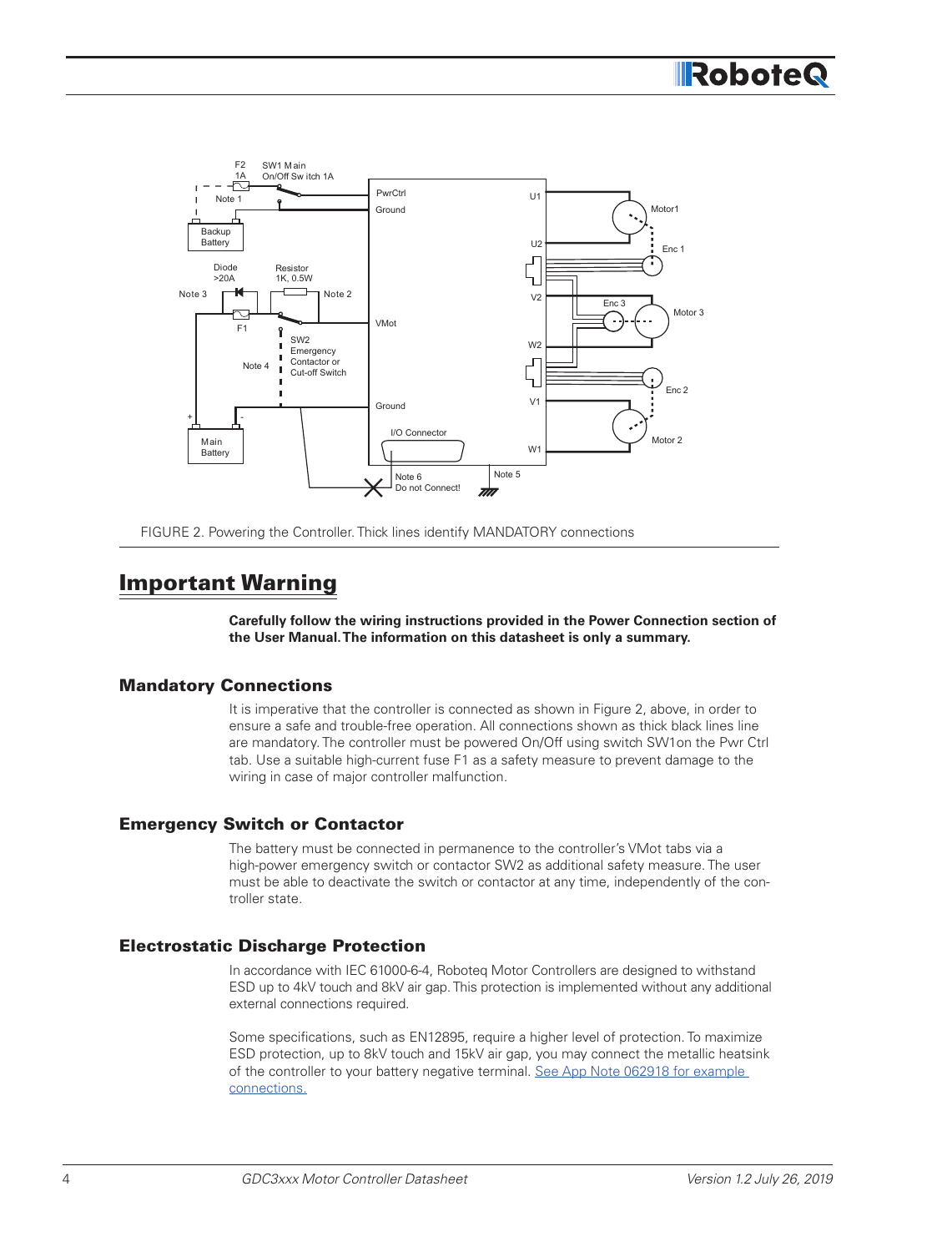

#### Precautions and Optional Connections

Note 1: Backup battery to ensure motor operation with weak or discharged batteries, connect a second battery to the Power Control wire/terminal via the SW1 switch.

Note 2: Use precharge 1K, 0.5W Resistor to prevent switch arcing.

Note 3: Insert a high-current diode to ensure a return path to the battery during regeneration in case the fuse is blown.

Note 4: Optionally ground the VMot tabs when the controller is Off if there is any concern that the motors could be made to spin and generate voltage in excess of 60V.

Note 5: Connect the controller's bottom plate to a wire connected to the Earth while the charger is plugged in the AC main, or if the controller is powered by an AC power supply. Note 6: Beware not to create a path from the ground pins on the I/O connector and the battery minus terminal.

#### Use of Safety Contactor for Critical Applications

An external safety contactor must be used in any application where damage to property or injury to person can occur because of uncontrolled motor operation resulting from failure in the controller's power output stage.



#### FIGURE 3. Contactor Wiring Diagram

The contactor coil must be connected to a digital output configured to activate when "No MOSFET Failure". The controller will automatically deactivate the coil if the output is expected to be off and battery current of 1A or more is measured for more than 0.5s. This circuit will not protect against other sources of failure such as those described in the "Important Safety Disclaimer" on Page 3.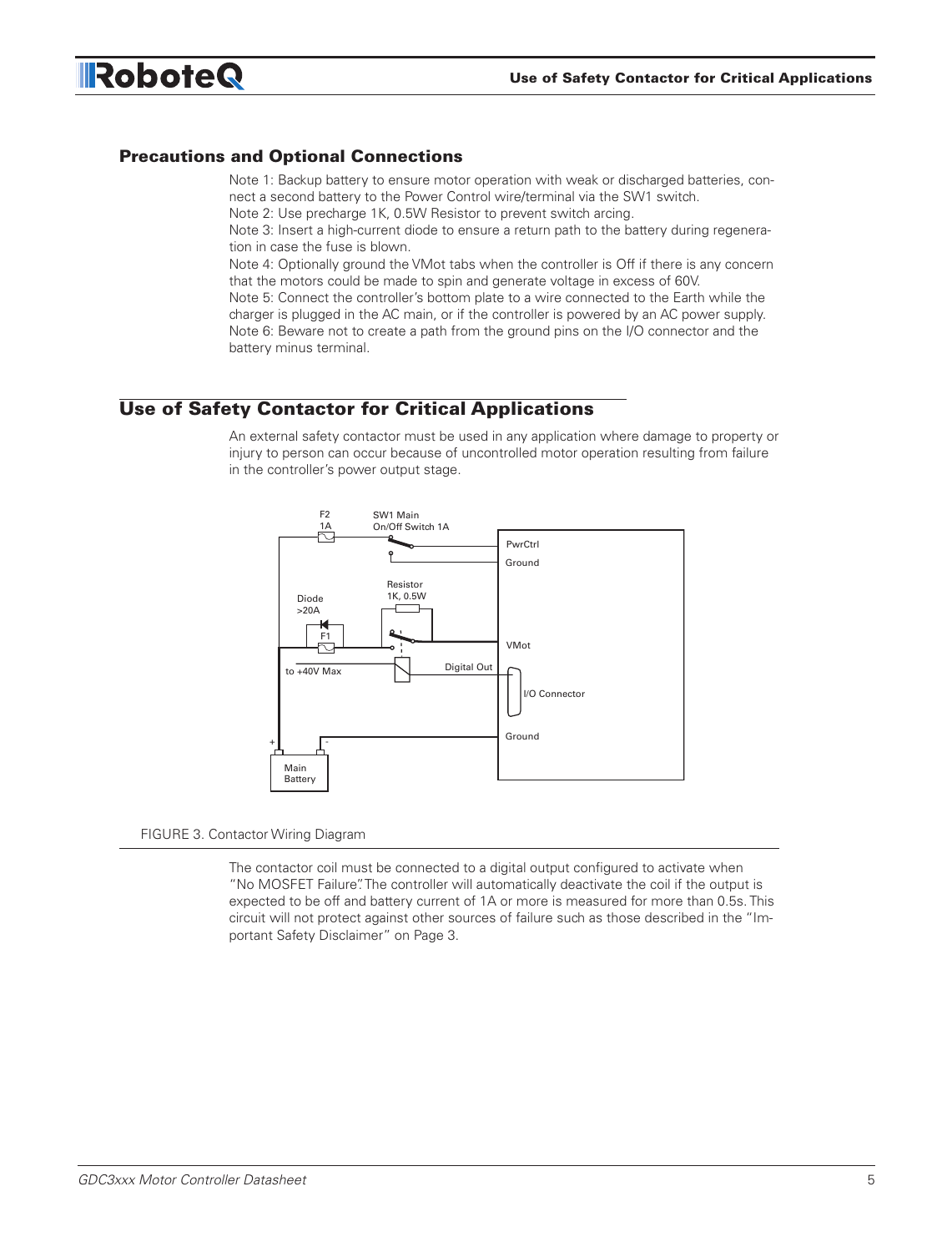## Controller Mounting

During motor operation, the controller will generate heat that must be evacuated. The published amps rating can only be fully achieved if adequate cooling is provided. Good conduction cooling can be achieved by having the bottom surface of the case making contact with a metallic surface (chassis, cabinet).

#### Encoder Connection

Connection to the Encoders is done using a special connector on the front side of the controller. The Encoder connector is a 6-pin Molex Microfit 3.0, ref. 43645. Pin assignment are in Table 1, below.



FIGURE 4. Encoder Connector

|--|--|

| <b>Pin Number</b> |    | -      |        |        |        |
|-------------------|----|--------|--------|--------|--------|
| Signal            | 5V | Enc 3A | Enc 1B | Enc 1A | Ground |
| Signal            | 5V | Enc 3B | Enc 2B | Enc 2A | Ground |

#### Commands and I/O Connections

Connection to RC Radio, Microcomputer, Joystick and other low current sensors and actuators is done via the 25 connector. The functions of many pins vary depending on controller model and user configuration. Pin assignments are found in Table 2, below.



FIGURE 5. Main Connector Pin Locations

TABLE 2.

| <b>Connector</b><br>Pin | <b>Power</b> | <b>Dout</b> | Com          | <b>Pulse</b>    | Ana  | <b>Dinput</b>    | <b>Default</b><br><b>Config</b> |
|-------------------------|--------------|-------------|--------------|-----------------|------|------------------|---------------------------------|
|                         | GND          |             |              |                 |      |                  |                                 |
| 14                      | 5VOut        |             |              |                 |      |                  |                                 |
| 2                       |              |             | <b>RSTxD</b> |                 |      |                  | RS232Tx                         |
| 15                      |              |             |              | RC <sub>1</sub> | ANA1 | DIN <sub>1</sub> | RCRadio1                        |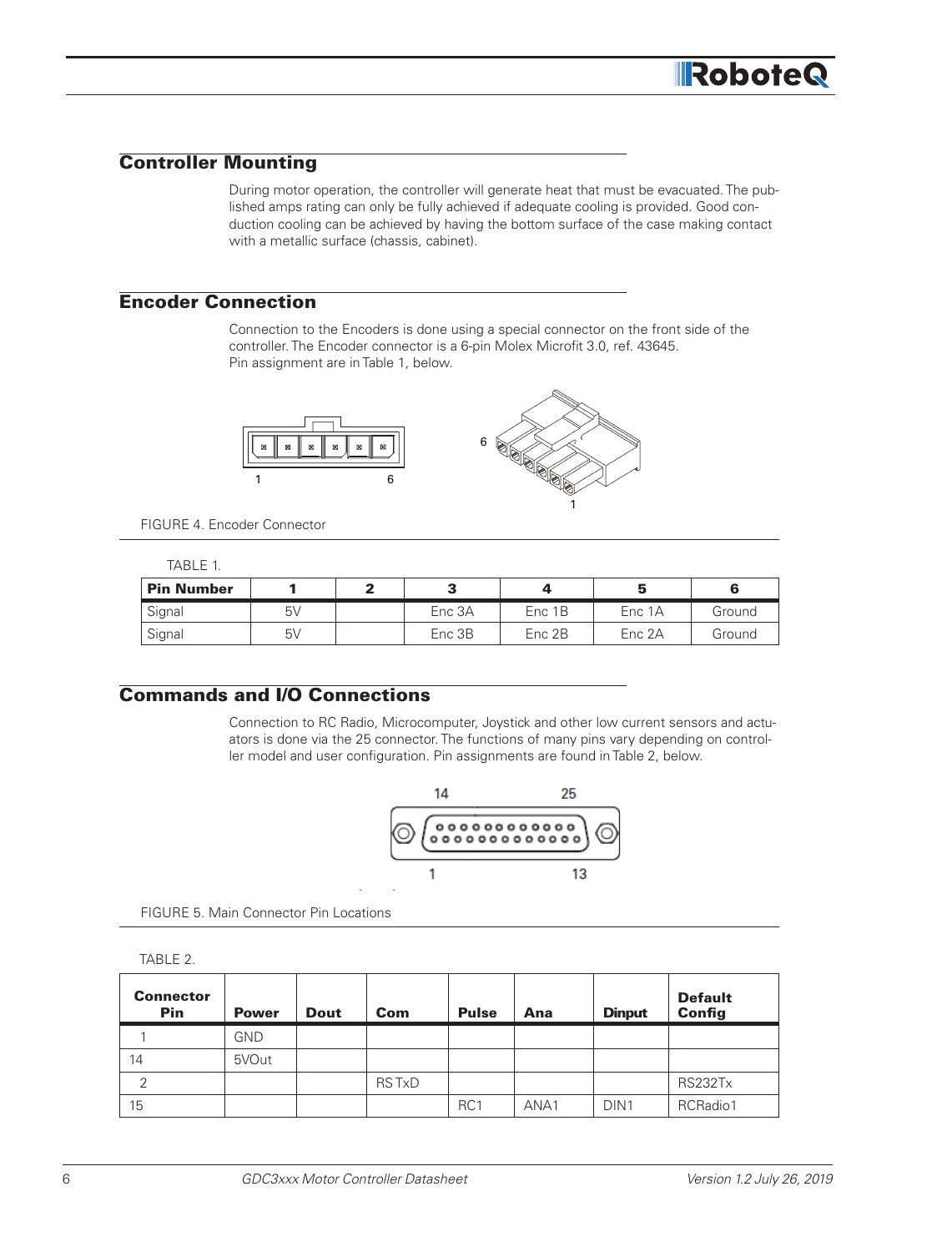| <b>Connector</b><br>Pin                                              | <b>Power</b>   | <b>Dout</b>       | Com           | <b>Pulse</b>    | Ana              | <b>Dinput</b>    | <b>Default</b><br><b>Config</b> |
|----------------------------------------------------------------------|----------------|-------------------|---------------|-----------------|------------------|------------------|---------------------------------|
| 3                                                                    |                |                   | <b>RS RxD</b> |                 |                  |                  | RS232Rx                         |
| 16                                                                   |                |                   |               | RC <sub>2</sub> | ANA <sub>2</sub> | DIN <sub>2</sub> | RCRadio2                        |
| $\overline{4}$                                                       |                |                   |               | RC3             | ANA3             | DIN <sub>3</sub> | AnaCmd1 (1)                     |
| 17                                                                   |                |                   |               | RC4             | ANA4             | DIN4             | AnaCmd2 (1)                     |
| 5                                                                    | <b>GND</b>     |                   |               |                 |                  |                  |                                 |
| 18                                                                   |                | DOUT1             |               |                 |                  |                  | Motor Brake 1                   |
| 6                                                                    |                | DOUT <sub>2</sub> |               |                 |                  |                  | Motor Brake 2                   |
| 19                                                                   |                | DOUT3             |               |                 |                  |                  | Contactor                       |
| $\overline{7}$                                                       |                | DOUT4             |               |                 |                  |                  | Unused                          |
| 20                                                                   |                |                   | CANH          |                 |                  |                  | Unused                          |
| 8                                                                    |                |                   | CANL          |                 |                  |                  | Unused                          |
| 21                                                                   |                |                   |               | RC <sub>5</sub> | ANA <sub>5</sub> | DIN <sub>5</sub> | Unused                          |
| 9                                                                    |                |                   |               |                 |                  | DIN9(2)          | Unused                          |
| 22                                                                   |                |                   |               | RC6             | ANA6             | DIN <sub>6</sub> | Unused                          |
| 10                                                                   |                |                   |               |                 |                  | DIN10(2)         | Unused                          |
| 23                                                                   |                |                   | $485+$        |                 |                  |                  | RS485+                          |
| 11                                                                   |                |                   | 485-          |                 |                  |                  | <b>RS485-</b>                   |
| 24                                                                   |                |                   |               | RC7             | ANA7             | DIN7             | Unused                          |
| 12                                                                   |                |                   |               | RC <sub>8</sub> | ANA8             | DIN <sub>8</sub> | Unused                          |
| 25                                                                   | <b>PwrCtrl</b> |                   |               |                 |                  |                  |                                 |
| 13                                                                   | <b>GND</b>     |                   |               |                 |                  |                  |                                 |
| Note 1: Analog command is disabled in factory default configuration. |                |                   |               |                 |                  |                  |                                 |
| Note 2: From v2.0a and above.                                        |                |                   |               |                 |                  |                  |                                 |

TABLE 2.

#### Default I/O Configuration

While the controller can be configured so that practically any Digital, Analog and RC pin can be used for any purpose, the controller's factory default configuration provides an assignment that is suitable for most applications. The figure below shows how to wire the controller to two analog potentiometers, an RC radio, and the RS232 port. It also shows how to connect two outputs to motor brake solenoids and another output to an external status LED. You may omit any connection that is not required in your application. The controller automatically arbitrates the command priorities depending on the presence of a valid command signal in the following order: 1-RS232, 2-RC Pulse, 3-None. If needed, use the Roborun+ PC Utility to change the pin assignments and the command priority order.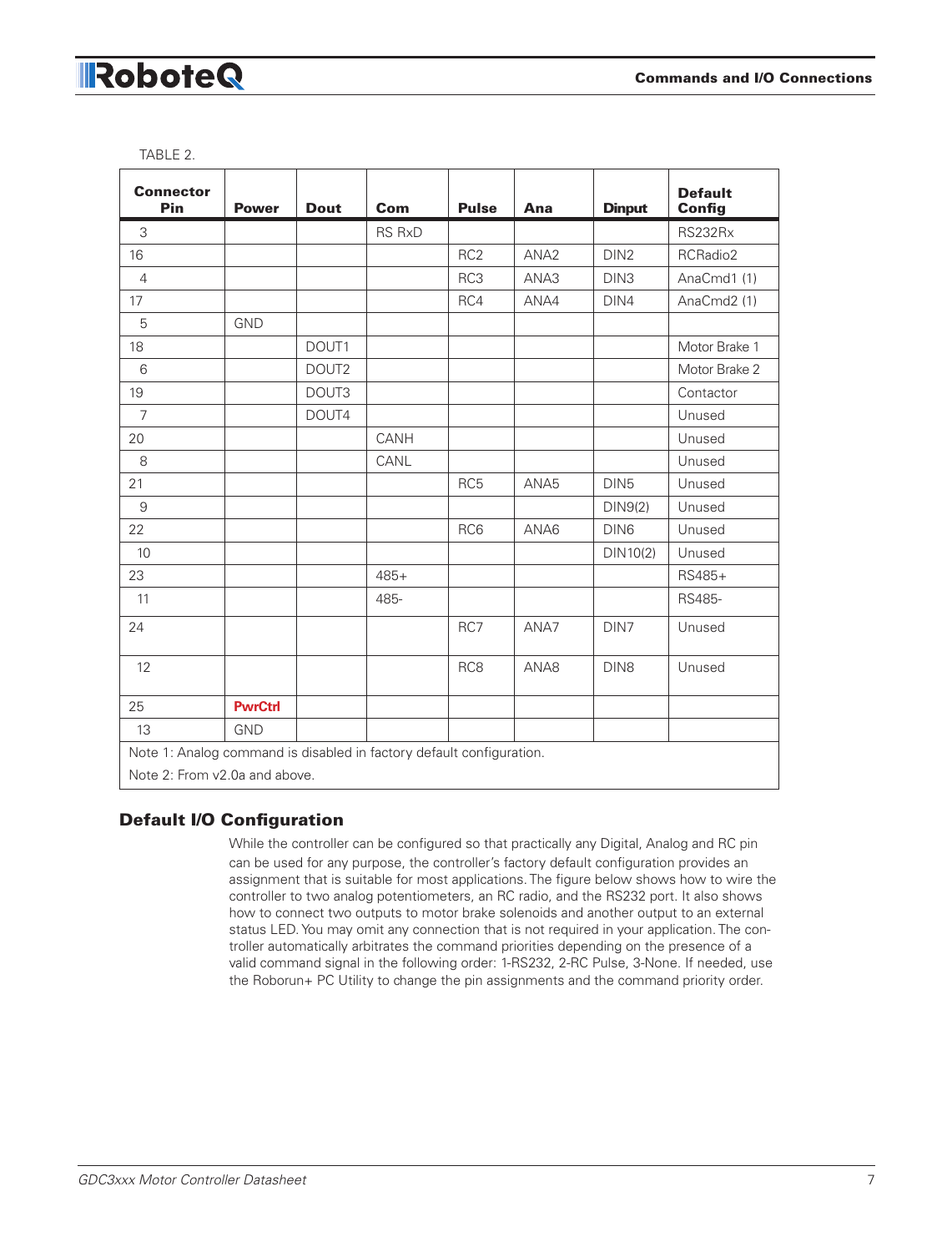

FIGURE 6. Factory Default Pin Assignment

#### Enabling Analog Commands

For safety reasons, the Analog command mode is disabled by default. To enable the Analog mode, use the PC utility and set Analog in Command Priority 2 or 3 (leave Serial as priority 1). Note that by default the additional securities are enabled and will prevent the motor from starting unless the potentiometer is centered, or if the voltage is below 0.25V or above 4.75V. The drawing shows suggested assignment of Pot 1 to ANA1 and Pot 2 to ANA4. Use the PC utility to enable and assign analog inputs.

#### USB communication

Use USB only for configuration, monitoring and troubleshooting. USB is not a reliable communication method when used in a electrically noisy environments and communication will not always recover after it is lost without unplugging and replugging the connector, or restarting the controller. Always prefer RS232 communication when interfacing to a computer. USB and CAN can operate at the same time on the GDC36xx. Plugging USB to a computer will not disable the CAN interface.

#### RS485 Communication

The FBL2360 has a half-duplex RS485 interface. Two signals are present on the 25-pin DSub connector for connecting to RS485 networks. Connecting these two wires with the correct polarity is all that is needed to establish a connection. The RS485+ is the positive signal and RS485- is the inverted signal. Once enabled, the RS485 can be used to communicate data under the Modbus protocol, or Roboteq's native serial commands.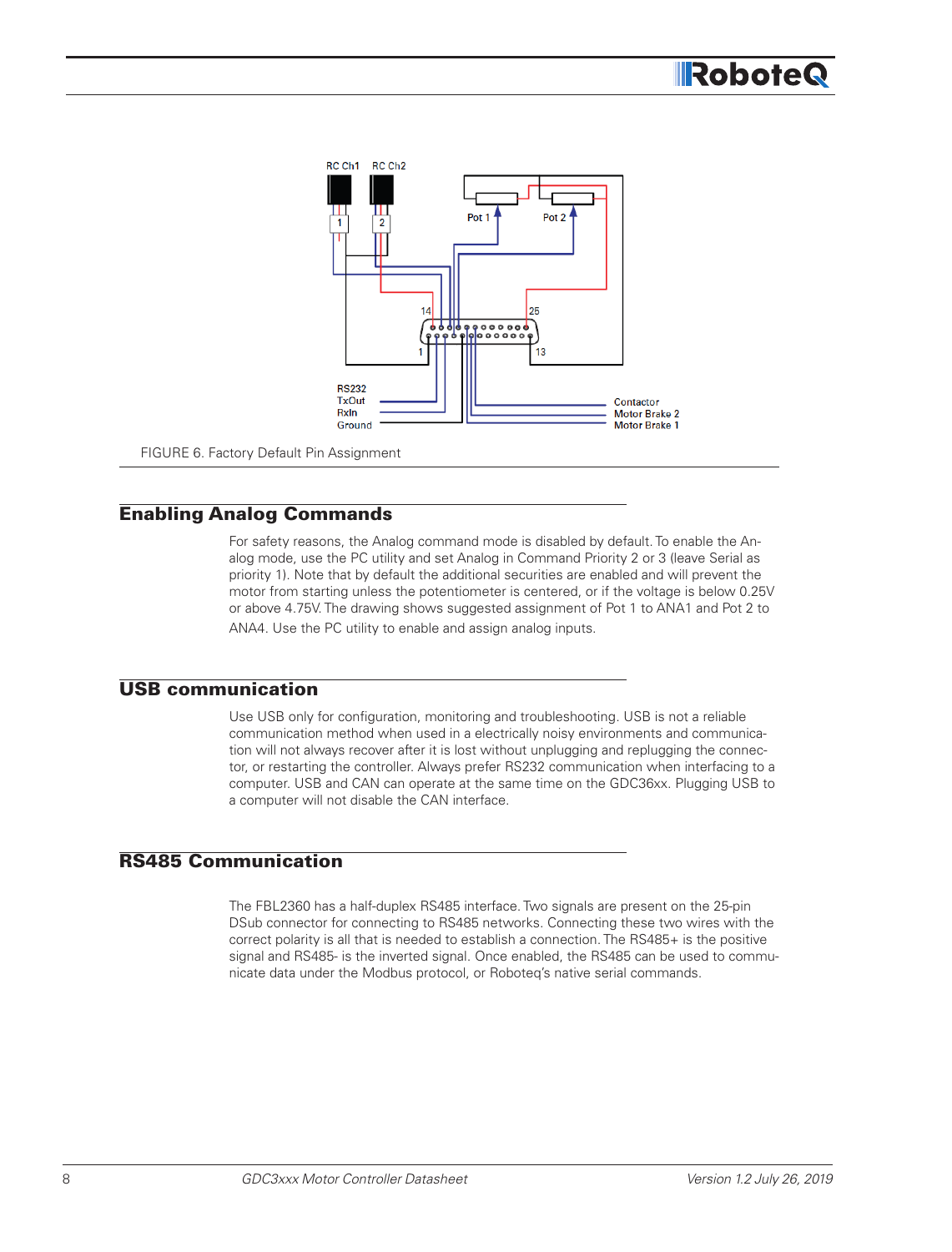

#### Ethernet Communication

Ethernet communication is only available on the E versions of the controller. The connection port is located on the top of the unit for easy and rapid access. Communication occurs via TCP/IP. Commands can be in Serial over TCP and Modbus TCP. Serial over TCP is the preferred method to access all native commands.

Two LEDs are present on the Ethernet jack, as shown in Figure 7. The left Yellow LED will be On when operating as 100 Mbps connection and Off when as 10 Mbps. The right Green LED will blink when data activity is present.



FIGURE 7. Ethernet LED Configuration

#### Status LED Flashing Patterns

After the controller is powered on, the Power LED will tun on, indicating that the controller is On. The Status LED will be flashing at a 2 second interval. The flashing pattern and color provides operating or exception status information.



FIGURE 9. Exception or Fault Flashing Patterns

Additional status information may be obtained by monitoring the controller with the PC utility.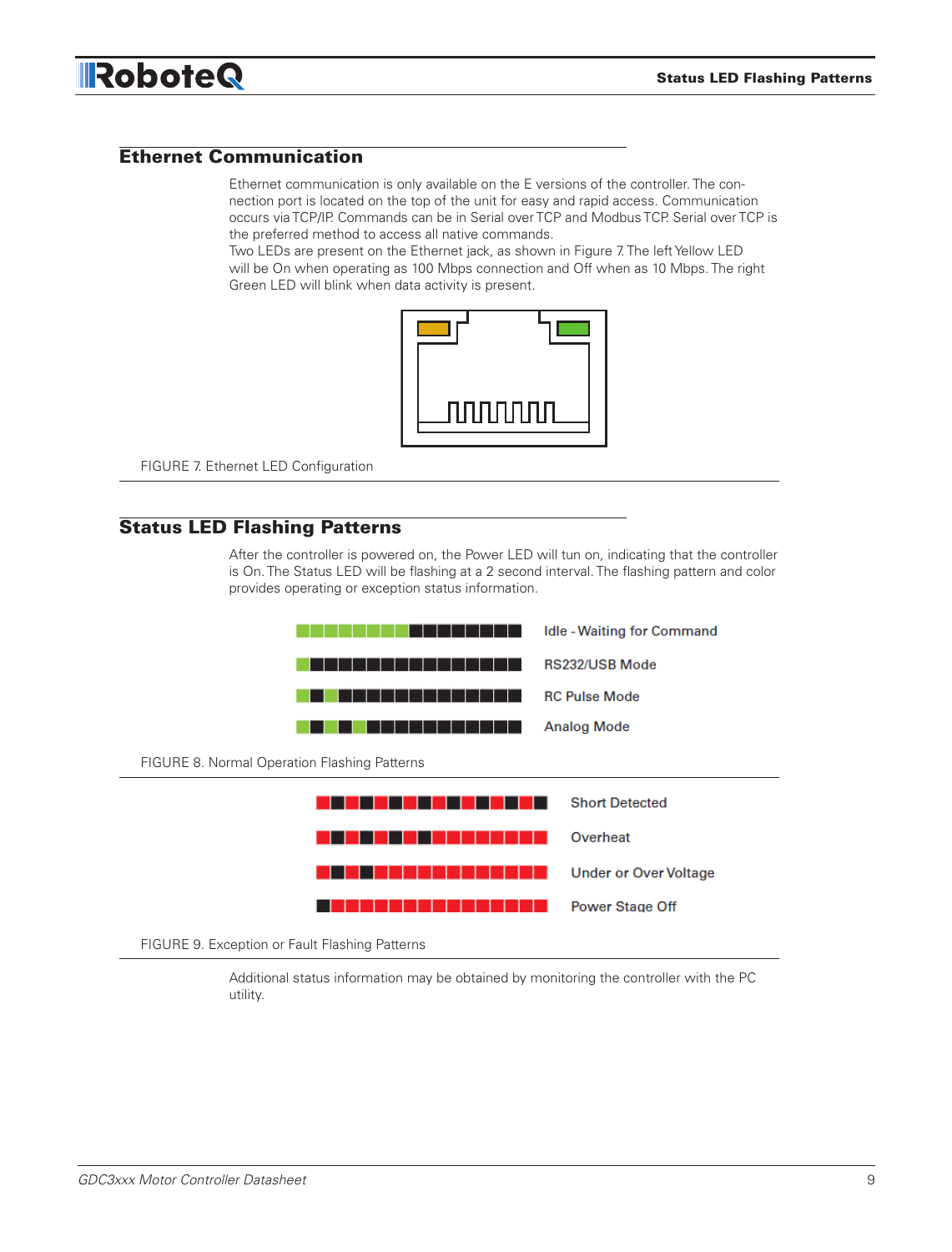#### Battery Backed Clock and Variables

The controller includes a real-time clock/calendar and RAM storage for user variables. Both the clock and the RAM storage require a battery to continue running and for the stored data not to be lost while the controller is powered down. The battery is not installed by Roboteq. Users who wish to use the clock and/or battery backed RAM variables must install a battery themselves. The battery socket can be reached by removing the 6 screws that are holding the cover. Lift the cover to reach the board and insert a 3V, 12.5mm coinstyle battery. Use battery type CR1225 or equivalent.

#### Measured Amps

The controller includes Amps sensors in line with the motor terminals and on the battery ground terminals. Both Motor Amps and Battery Amps are therefore measured with precision.

#### Electrical Specifications

#### Absolute Maximum Values

The values Table 3, below, should never be exceeded, permanent damage to the controller may result.

| ×  |
|----|
| ۰. |
|    |

| <b>Parameter</b>                                                                                                            | <b>Measure point</b>                                | Min   | <b>Typ</b> | <b>Max</b> | <b>Units</b> |  |
|-----------------------------------------------------------------------------------------------------------------------------|-----------------------------------------------------|-------|------------|------------|--------------|--|
| <b>Battery Leads Voltage</b>                                                                                                | Ground to VBat                                      |       |            | 63         | <b>Volts</b> |  |
| Reverse Voltage on Battery Leads                                                                                            | Ground to VBat                                      | $-1$  |            |            | <b>Volts</b> |  |
| Power Control Voltage                                                                                                       | Ground to Pwr Control wire                          |       |            | 63         | Volts        |  |
| Motor Leads Voltage                                                                                                         | Ground to U, V, W wires                             |       |            | 63(1)      | <b>Volts</b> |  |
| Digital Output Voltage                                                                                                      | Ground to Output pins                               |       |            | 60         | <b>Volts</b> |  |
| Analog and Digital Inputs Voltage                                                                                           | Ground to any signal pin on<br>15-pin & Hall inputs |       |            | 30         | Volts        |  |
| RS232 I/O pins Voltage                                                                                                      | External voltage applied to Rx/<br>Tx pins          |       |            | 30(2)      | <b>Volts</b> |  |
| Case Temperature                                                                                                            | Case                                                | $-40$ |            | 85         | $^{\circ}C$  |  |
| Humidity                                                                                                                    | Case                                                |       |            | 100(2)     | $\%$         |  |
| Note 1: Maximum regeneration voltage in normal operation. Never inject a DC voltage from a battery or<br>other fixed source |                                                     |       |            |            |              |  |
| Note 2: No voltage must be injected on TxD pin                                                                              |                                                     |       |            |            |              |  |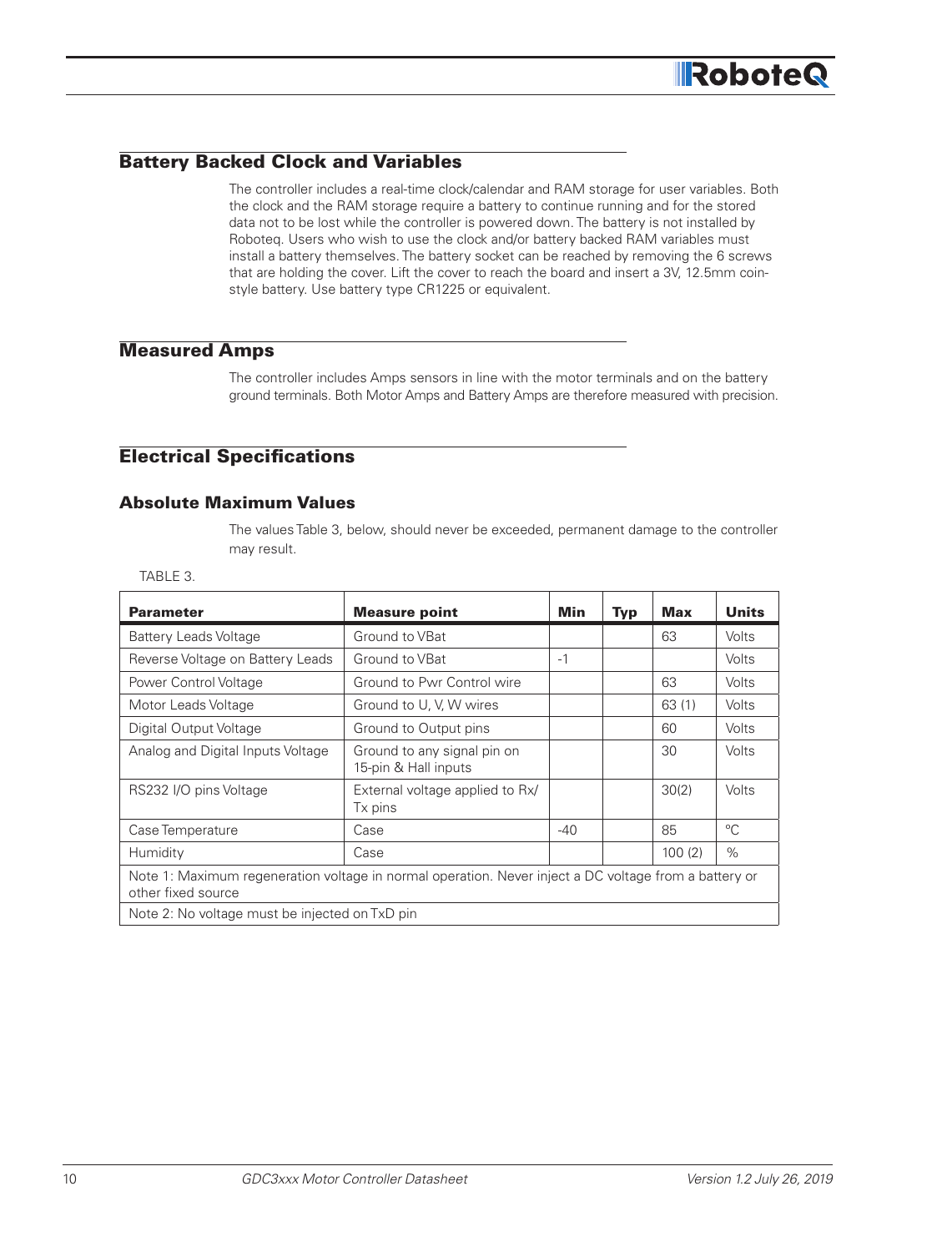# Power Stage Electrical Specifications (at 25ºC ambient)

|--|--|

| <b>Continuous Max</b><br><b>Current per channel</b>                                                                              | <b>Measure point</b>                                       | <b>Min</b>          | <b>Typ</b>                           | <b>Max</b> | <b>Units</b>      |
|----------------------------------------------------------------------------------------------------------------------------------|------------------------------------------------------------|---------------------|--------------------------------------|------------|-------------------|
| Battery Leads Voltage                                                                                                            | Ground to VBat                                             | 0(1)                |                                      | 63         | Volts             |
| Motor Leads Voltage                                                                                                              | Ground to U, V, W<br>wires                                 | 0(1)                |                                      | 63(2)      | Volts             |
| Power Control Voltage                                                                                                            | Ground to Power<br>Control wire                            | 0(1)                |                                      | 65         | Volts             |
| Minimum Operating Voltage                                                                                                        | VBat or Pwr Ctrl wires                                     | 9(3)                |                                      |            | Volts             |
| Over Voltage protection range                                                                                                    | Ground to VBat                                             | 5                   | 60(4)                                | 63         | Volts             |
| Under Voltage protection range                                                                                                   | Ground to VBat                                             | $\mathsf{O}\xspace$ | 5(4)                                 | 63         | Volts             |
| Idle Current Consumption                                                                                                         | <b>VBat or Pwr Ctrl wires</b>                              | 50                  | 100(5)                               | 150        | mA                |
| ON Resistance (Excluding                                                                                                         | VBat to U, V or W.                                         |                     | 1.2                                  |            | mOhm              |
| wire resistance)                                                                                                                 | Ground to U, V or W                                        |                     |                                      |            |                   |
| Max Current for 30s                                                                                                              | Motor current                                              |                     |                                      | 180        | Amps              |
| Continuous Max Current per chan-<br>nel                                                                                          | Motor current                                              |                     |                                      | 120(6)     | Amps              |
| Current Limit range                                                                                                              | Motor current                                              | 10                  | 120(7)                               | 180        | Amps              |
| <b>Stall Detection Amps range</b>                                                                                                | Motor current                                              | 10                  | 180(7)                               | 180        | Amps              |
| Stall Detection timeout range                                                                                                    | Motor current                                              | $\mathbf{1}$        | 500(8)                               | 65000      | milli-<br>seconds |
| <b>Short Circuit Detection</b><br>threshold (9)                                                                                  | Between Motor wires<br>or Between Motor<br>wires and round |                     |                                      | 500 (10)   | Amps              |
| <b>Short Circuit Detection</b><br>threshold                                                                                      | Between Motor wires<br>and VBat                            | result              | No Protection. Permanent damage will |            |                   |
| Motor Acceleration/<br>Deceleration range                                                                                        | Motor Output                                               | 100                 | 500(11)                              | 65000      | milli-<br>seconds |
| Note 1: Negative voltage will cause a large surge current. Protection fuse needed if battery polarity inver-<br>sion is possible |                                                            |                     |                                      |            |                   |
| Note 2: Maximum regeneration voltage in normal operation. Never inject a DC voltage from a battery or<br>other fixed source      |                                                            |                     |                                      |            |                   |
| Note 3: Minimum voltage must be present on VBat or Power Control wire                                                            |                                                            |                     |                                      |            |                   |
| Note 4: Factory default value. Adjustable in 0.1V increments                                                                     |                                                            |                     |                                      |            |                   |
| Note 5: Current consumption is lower when higher voltage is applied to the controller's VBat or PwrCtrl<br>wires                 |                                                            |                     |                                      |            |                   |
| Note 6: Estimate. Limited by case temperature. Current may be higher with better cooling                                         |                                                            |                     |                                      |            |                   |
| Note 7: Factory default value. Adjustable in 0.1A increments                                                                     |                                                            |                     |                                      |            |                   |
| Note 8: Factory default value. Time in ms that Stall current must be exceeded for detection                                      |                                                            |                     |                                      |            |                   |
| Note 9: Controller will stop until restarted in case of short circuit detection                                                  |                                                            |                     |                                      |            |                   |
| Note 10: Approximate value                                                                                                       |                                                            |                     |                                      |            |                   |
| Note 11: Factory default value. Time in ms for power to go from 0 to 100%                                                        |                                                            |                     |                                      |            |                   |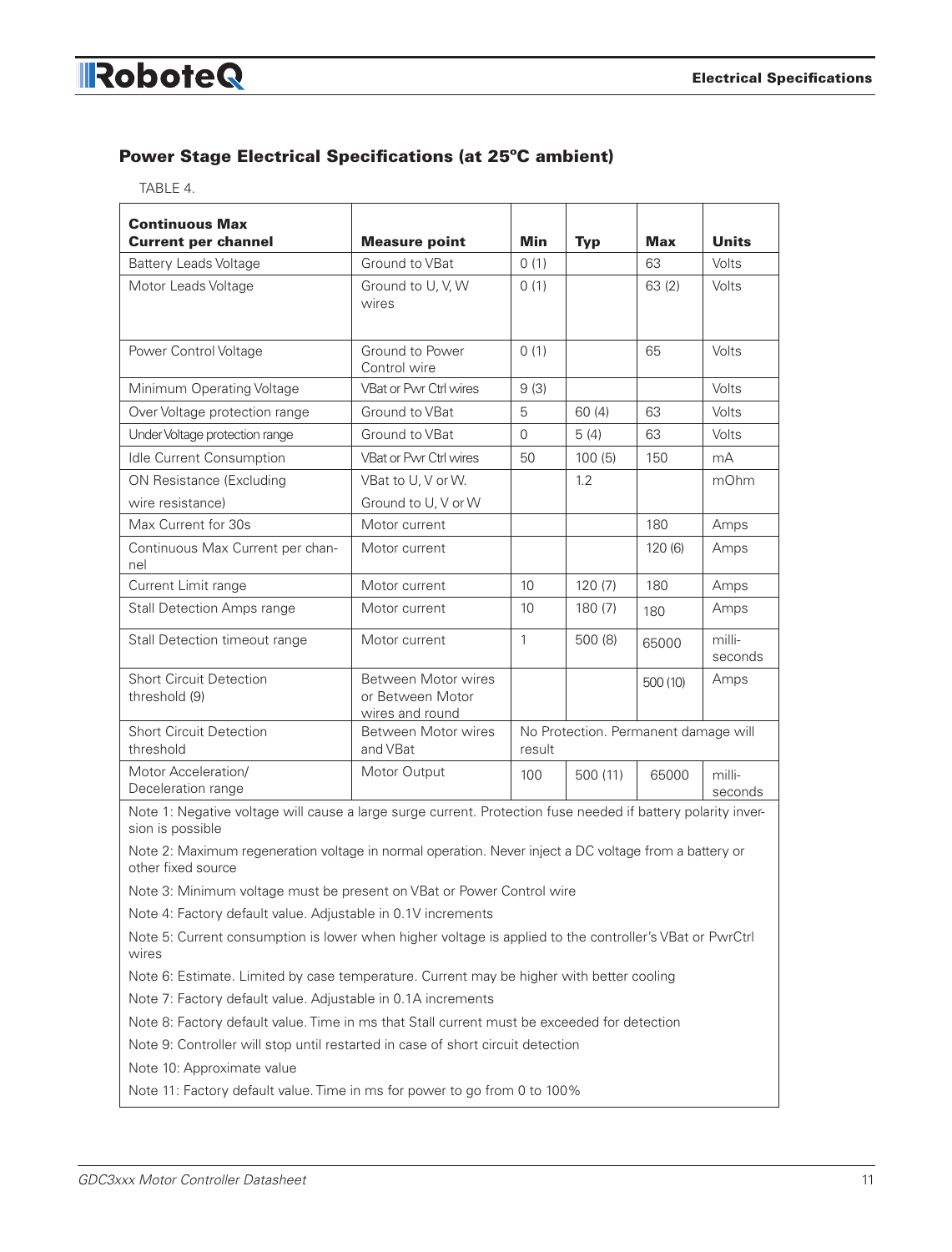### Command, I/O and Sensor Signals Specifications

| <b>Parameter</b>                      | <b>Measure point</b>       | Min      | <b>Typ</b> | <b>Max</b> | <b>Units</b> |
|---------------------------------------|----------------------------|----------|------------|------------|--------------|
| Main 5V Output Voltage                | Ground to 5V pins on       | 4.6      | 4.75       | 4.9        | Volts        |
| 5V Output Current                     | 5V pins on RJ45 and DSub15 |          |            | 200(1)     | mA           |
| Digital Output Voltage                | Ground to Output pins      |          |            | 60         | Volts        |
| Output On resistance                  | Output pin to ground       |          | 0.25       | 0.5        | Ohm          |
| Output Short circuit threshold        | Output pin                 | 1.7      |            | 3.5        | Amps         |
| Digital Output Current                | Output pins, sink current  |          |            | 1.5        | Amps         |
| Input Impedances (except<br>DIN11-19) | AIN/DIN Input to Ground    |          | 53         |            | kOhm         |
| Digital Input 0 Level                 | Ground to Input pins       | $-1$     |            | 1          | Volts        |
| Digital Input 1 Level                 | Ground to Input pins       | 3        |            | 30         | Volts        |
| Analog Input Range                    | Ground to Input pins       | $\Omega$ |            | 5.1        | Volts        |
| Analog Input Precision                | Ground to Input pins       |          | 0.5        |            | $\%$         |
| Analog Input Resolution               | Ground to Input pins       |          |            |            | mV           |
| Pulse durations                       | Pulse inputs               | 20000    |            | 10         | <b>US</b>    |
| Pulse repeat rate                     | Pulse inputs               | 50       |            | 250        | Hz           |
| Pulse Capture Resolution              | Pulse inputs               |          | 1          |            | <b>US</b>    |
| <b>Frequency Capture</b>              | Pulse inputs               | 100      |            | 1000       | <b>Hz</b>    |
| Note 1: Sum of all 5V Out outputs     |                            |          |            |            |              |

## Operating & Timing Specifications

TABLE 6.

| <b>Parameter</b>                                              | <b>Measure Point</b>     | Min      | <b>Typical</b> | <b>Max</b> | <b>Units</b> |
|---------------------------------------------------------------|--------------------------|----------|----------------|------------|--------------|
| <b>Command Latency</b>                                        | Command to output change | $\Omega$ | 0.5            |            | ms           |
| PWM Frequency                                                 | Motor Output             | 10       | 18             | 20         | kHz          |
| Closed Loop update rate                                       | Internal                 |          | 1000           |            | Hz           |
| RS232 baud rate                                               | Rx & Tx pins             |          | 115200 (1)     |            | Bits/s       |
| RS232 Watchdog timeout                                        | Rx pin                   | 1(2)     |                | 65000      | ms           |
| Note 1: 115200, 8-bit, no parity, 1 stop bit, no flow control |                          |          |                |            |              |
| Note 2: May be disabled with value 0                          |                          |          |                |            |              |

## **Scripting**

TABLE 7.

| <b>Parameter</b>              | <b>Measure Point</b> | Min    | <b>Typical</b> | <b>Max</b> | <b>Units</b> |
|-------------------------------|----------------------|--------|----------------|------------|--------------|
| <b>Scripting Flash Memory</b> | Internal             |        | 32000          |            | <b>Bytes</b> |
| Max Basic Language programs   | Internal             | 2000   |                | 3000       | Lines        |
| Integer Variables             | Internal             |        | 4096           |            | Words (1)    |
| <b>Boolean Variables</b>      | Internal             |        | 8192           |            | Symbols      |
| <b>Execution Speed</b>        | Internal             | 50 000 | 100 000        |            | Lines/s      |
| Note 1: 32-bit words          |                      |        |                |            |              |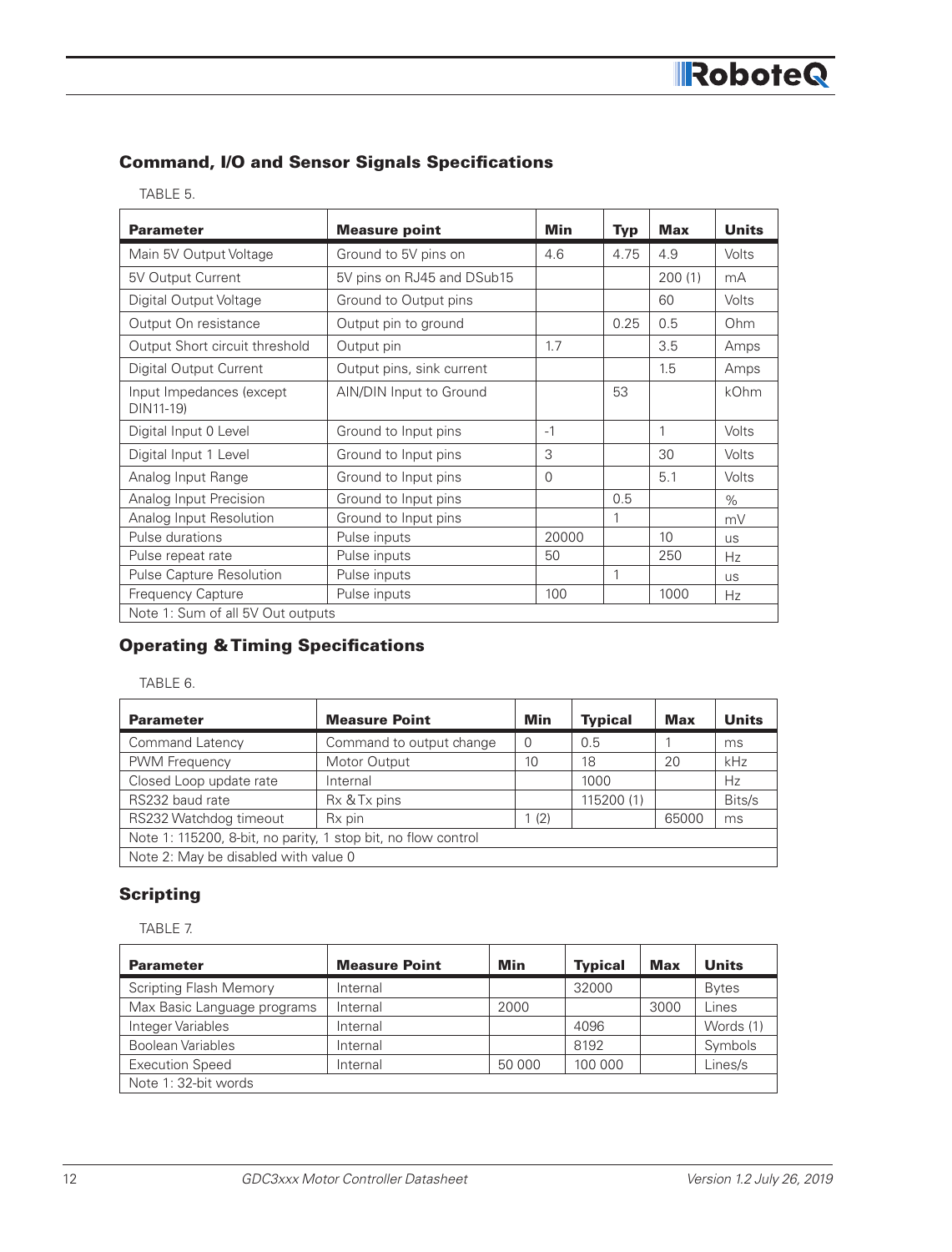# Thermal Specifications

| <b>Parameter</b>                                                                             | <b>Measure Point</b>  | Min   | <b>Typical</b> | <b>Max</b> | <b>Units</b> |  |
|----------------------------------------------------------------------------------------------|-----------------------|-------|----------------|------------|--------------|--|
| Case Temperature                                                                             | Case                  | $-40$ |                | 85(1)      | $^{\circ}C$  |  |
| Thermal Protection range                                                                     | Case                  | 80    |                | 90(2)      | °C           |  |
| Power Dissipation                                                                            | Case                  |       |                | 70         | Watts        |  |
| Thermal resistance                                                                           | Power MOSFETs to case |       |                | 0.6        | °C/W         |  |
| Humidity                                                                                     | Case                  |       |                | 100(3)     | $\%$         |  |
| Note 1: Thermal protection will protect the controller power                                 |                       |       |                |            |              |  |
| Note 2: Max allowed power out starts lowering at minimum of range, down to 0 at max of range |                       |       |                |            |              |  |

# Mechanical Specifications

TABLE 9.

| <b>Parameter</b>       | <b>Measure Point</b> | Min | <b>Typical</b> | <b>Max</b> | <b>Units</b> |
|------------------------|----------------------|-----|----------------|------------|--------------|
| Weight                 | Board                |     | 2940 (6.5)     |            | g (lbs)      |
| <b>Power Terminals</b> | Terminal             |     | M6             |            |              |